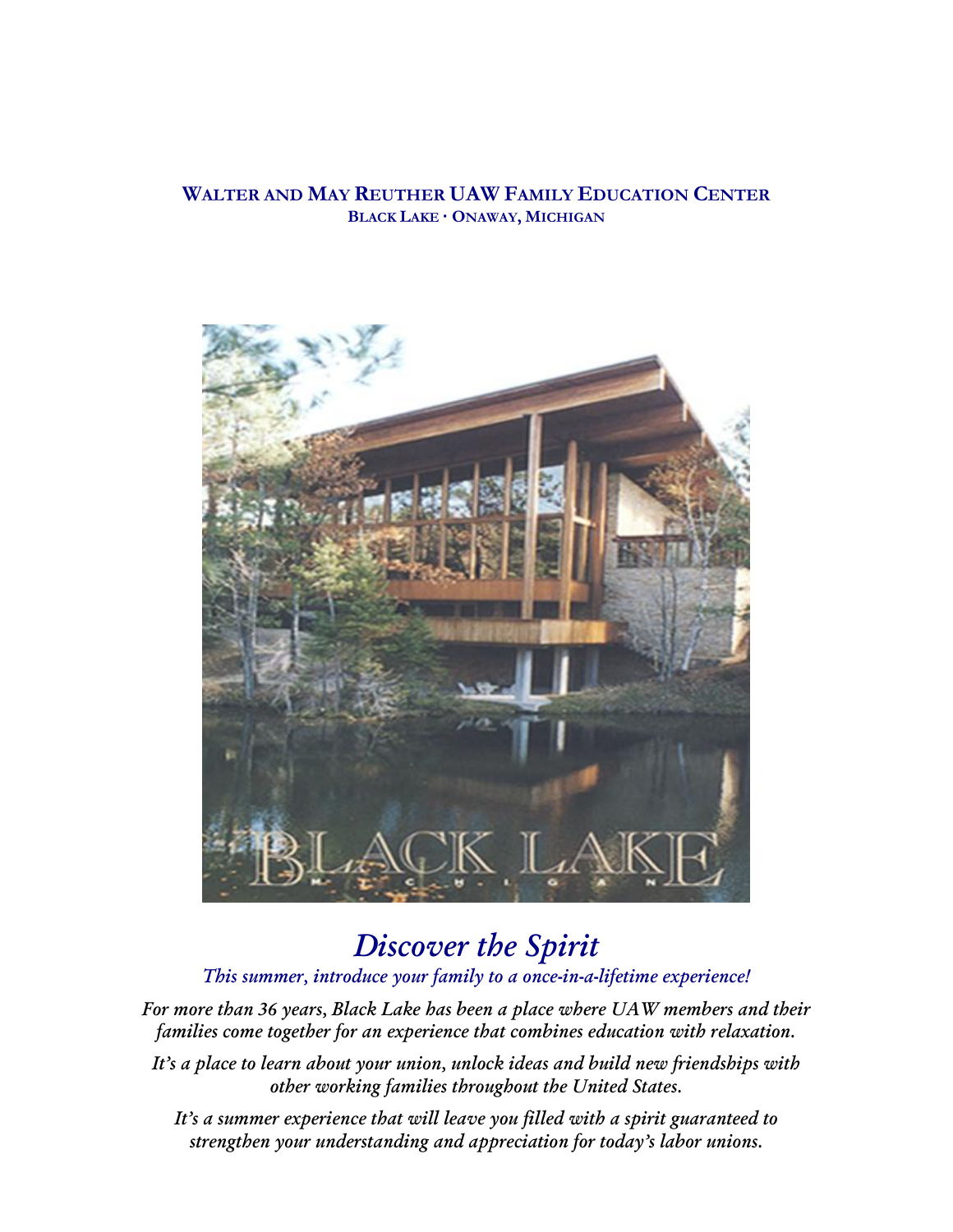# **2011 Family Scholarship Application**

Indicate your first, second and third choice by placing the appropriate number in the space provided. All sessions begin on Sunday and end on Friday.

| Address: National Address: National Address: National Address: National Address: National Address: National Address: National Address: National Address: National Address: National Address: National Address: National Addres<br>Local Union #__________________________UAW Region:________________Date of Membership: ________________________<br>Male $\square$ Female $\square$<br>Marital Status: Married $\square$ Single $\square$<br>Age of applicant: <u>example</u><br>Single participants not accompanied by spouse or family are roomed with another participant. Indicate: Smoking $\Box$ Non-Smoking $\Box$<br>If spouse and/or children accompany UAW applicant to the Family Education Center, please complete the following:<br>Spouse's Legal FIRST Name: \\cdot \\cdot \\cdot \\cdot \\cdot \\cdot \\cdot \\cdot \\cdot \\cdot \\cdot \\cdot \\cdot \\cdot \\cdot \\cdot \\cdot \\cdot \\cdot \\cdot \\cdot \\cdot \\cdot \\cdot \\cdot \\cdot \\cdot \\cdot<br>LAST Name: Name: Name of the Manual Assembly the Manual Assembly of the Manual Assembly of the Manual Assembly<br>List children's complete LEGAL names, birth dates and sex:<br><b>First Name</b><br>Last Name<br><b>Birth Date</b><br><b>Male</b> Female <b>Contract Contract Contract Contract Contract Contract Contract Contract Contract Contract Contract Contract Contract Contract Contract Contract Contract Contract Contract Contract Contract Contract Contract </b><br>Male Female Land Contract Contract Male Land Contract Contract Contract Contract Contract Contract Contract Contract Contract Contract Contract Contract Contract Contract Contract Contract Contract Contract Contract Contra<br>The Scholarship Program is open only to UAW member's children. Program is not open to grandchildren, relatives or children under 3 years<br>of age. For each child, you may be required to provide birth certificates or proof of legal guardianship.<br>Please indicate any special needs of yourself/family members, i.e., disability, sleep apnea, medical condition:<br>Both member and spouse must read and sign application:<br>UAW Member's signature: UAW Member's signature:<br>Spouse's signature: Spouse's signature:<br>Dated: the contract of the contract of the contract of the contract of the contract of the contract of the contract of the contract of the contract of the contract of the contract of the contract of the contract of the con<br>$\Box$ DRIVING:<br>Attach \$50 registration fee made payable to UAW Family Education Center. Applications received without<br>registration fee cannot be processed.<br>$\square$ FLYING:<br>No registration fee required. See "Eligibility Rules and Instructions" to determine eligibility and actual costs of airfare.<br>If flying, complete following:<br>Nearest Major Airport: <u>Conserver Communications</u> Channel Manne of cardholder: Conserver Channel Major Airport:<br>□ Airfare to be paid with Local Union Credit Card or check (Contact Local Union before checking this box; most Local Unions require<br>families to apply airfare to their own personal credit card.)<br>Local Union Phone: (Channel All Contract Contract Contract Contract Contract Contract Contract Contract Contract Contract Contract Contract Contract Contract Contract Contract Contract Contract Contract Contract Contract C<br>Applicant is a member in good standing with one year's seniority: Local Union President or Financial Secretary | July 17-22 (Available in Spanish) Community 24-29 |
|-------------------------------------------------------------------------------------------------------------------------------------------------------------------------------------------------------------------------------------------------------------------------------------------------------------------------------------------------------------------------------------------------------------------------------------------------------------------------------------------------------------------------------------------------------------------------------------------------------------------------------------------------------------------------------------------------------------------------------------------------------------------------------------------------------------------------------------------------------------------------------------------------------------------------------------------------------------------------------------------------------------------------------------------------------------------------------------------------------------------------------------------------------------------------------------------------------------------------------------------------------------------------------------------------------------------------------------------------------------------------------------------------------------------------------------------------------------------------------------------------------------------------------------------------------------------------------------------------------------------------------------------------------------------------------------------------------------------------------------------------------------------------------------------------------------------------------------------------------------------------------------------------------------------------------------------------------------------------------------------------------------------------------------------------------------------------------------------------------------------------------------------------------------------------------------------------------------------------------------------------------------------------------------------------------------------------------------------------------------------------------------------------------------------------------------------------------------------------------------------------------------------------------------------------------------------------------------------------------------------------------------------------------------------------------------------------------------------------------------------------------------------------------------------------------------------------------------------------------------------------------------------------------------------------------------------------------------------------------------------------------------------------------------------------------------------------------------------------------------------------------------------------------------------------------------------------------------------------------------------------------------------------------------------------------------------------------------------------------------------------------------------------------------------------------------------------------------------------------------------------------------------------------|---------------------------------------------------|
|                                                                                                                                                                                                                                                                                                                                                                                                                                                                                                                                                                                                                                                                                                                                                                                                                                                                                                                                                                                                                                                                                                                                                                                                                                                                                                                                                                                                                                                                                                                                                                                                                                                                                                                                                                                                                                                                                                                                                                                                                                                                                                                                                                                                                                                                                                                                                                                                                                                                                                                                                                                                                                                                                                                                                                                                                                                                                                                                                                                                                                                                                                                                                                                                                                                                                                                                                                                                                                                                                                                               |                                                   |
|                                                                                                                                                                                                                                                                                                                                                                                                                                                                                                                                                                                                                                                                                                                                                                                                                                                                                                                                                                                                                                                                                                                                                                                                                                                                                                                                                                                                                                                                                                                                                                                                                                                                                                                                                                                                                                                                                                                                                                                                                                                                                                                                                                                                                                                                                                                                                                                                                                                                                                                                                                                                                                                                                                                                                                                                                                                                                                                                                                                                                                                                                                                                                                                                                                                                                                                                                                                                                                                                                                                               |                                                   |
|                                                                                                                                                                                                                                                                                                                                                                                                                                                                                                                                                                                                                                                                                                                                                                                                                                                                                                                                                                                                                                                                                                                                                                                                                                                                                                                                                                                                                                                                                                                                                                                                                                                                                                                                                                                                                                                                                                                                                                                                                                                                                                                                                                                                                                                                                                                                                                                                                                                                                                                                                                                                                                                                                                                                                                                                                                                                                                                                                                                                                                                                                                                                                                                                                                                                                                                                                                                                                                                                                                                               |                                                   |
|                                                                                                                                                                                                                                                                                                                                                                                                                                                                                                                                                                                                                                                                                                                                                                                                                                                                                                                                                                                                                                                                                                                                                                                                                                                                                                                                                                                                                                                                                                                                                                                                                                                                                                                                                                                                                                                                                                                                                                                                                                                                                                                                                                                                                                                                                                                                                                                                                                                                                                                                                                                                                                                                                                                                                                                                                                                                                                                                                                                                                                                                                                                                                                                                                                                                                                                                                                                                                                                                                                                               |                                                   |
|                                                                                                                                                                                                                                                                                                                                                                                                                                                                                                                                                                                                                                                                                                                                                                                                                                                                                                                                                                                                                                                                                                                                                                                                                                                                                                                                                                                                                                                                                                                                                                                                                                                                                                                                                                                                                                                                                                                                                                                                                                                                                                                                                                                                                                                                                                                                                                                                                                                                                                                                                                                                                                                                                                                                                                                                                                                                                                                                                                                                                                                                                                                                                                                                                                                                                                                                                                                                                                                                                                                               |                                                   |
|                                                                                                                                                                                                                                                                                                                                                                                                                                                                                                                                                                                                                                                                                                                                                                                                                                                                                                                                                                                                                                                                                                                                                                                                                                                                                                                                                                                                                                                                                                                                                                                                                                                                                                                                                                                                                                                                                                                                                                                                                                                                                                                                                                                                                                                                                                                                                                                                                                                                                                                                                                                                                                                                                                                                                                                                                                                                                                                                                                                                                                                                                                                                                                                                                                                                                                                                                                                                                                                                                                                               |                                                   |
|                                                                                                                                                                                                                                                                                                                                                                                                                                                                                                                                                                                                                                                                                                                                                                                                                                                                                                                                                                                                                                                                                                                                                                                                                                                                                                                                                                                                                                                                                                                                                                                                                                                                                                                                                                                                                                                                                                                                                                                                                                                                                                                                                                                                                                                                                                                                                                                                                                                                                                                                                                                                                                                                                                                                                                                                                                                                                                                                                                                                                                                                                                                                                                                                                                                                                                                                                                                                                                                                                                                               |                                                   |
|                                                                                                                                                                                                                                                                                                                                                                                                                                                                                                                                                                                                                                                                                                                                                                                                                                                                                                                                                                                                                                                                                                                                                                                                                                                                                                                                                                                                                                                                                                                                                                                                                                                                                                                                                                                                                                                                                                                                                                                                                                                                                                                                                                                                                                                                                                                                                                                                                                                                                                                                                                                                                                                                                                                                                                                                                                                                                                                                                                                                                                                                                                                                                                                                                                                                                                                                                                                                                                                                                                                               |                                                   |
|                                                                                                                                                                                                                                                                                                                                                                                                                                                                                                                                                                                                                                                                                                                                                                                                                                                                                                                                                                                                                                                                                                                                                                                                                                                                                                                                                                                                                                                                                                                                                                                                                                                                                                                                                                                                                                                                                                                                                                                                                                                                                                                                                                                                                                                                                                                                                                                                                                                                                                                                                                                                                                                                                                                                                                                                                                                                                                                                                                                                                                                                                                                                                                                                                                                                                                                                                                                                                                                                                                                               |                                                   |
|                                                                                                                                                                                                                                                                                                                                                                                                                                                                                                                                                                                                                                                                                                                                                                                                                                                                                                                                                                                                                                                                                                                                                                                                                                                                                                                                                                                                                                                                                                                                                                                                                                                                                                                                                                                                                                                                                                                                                                                                                                                                                                                                                                                                                                                                                                                                                                                                                                                                                                                                                                                                                                                                                                                                                                                                                                                                                                                                                                                                                                                                                                                                                                                                                                                                                                                                                                                                                                                                                                                               |                                                   |
|                                                                                                                                                                                                                                                                                                                                                                                                                                                                                                                                                                                                                                                                                                                                                                                                                                                                                                                                                                                                                                                                                                                                                                                                                                                                                                                                                                                                                                                                                                                                                                                                                                                                                                                                                                                                                                                                                                                                                                                                                                                                                                                                                                                                                                                                                                                                                                                                                                                                                                                                                                                                                                                                                                                                                                                                                                                                                                                                                                                                                                                                                                                                                                                                                                                                                                                                                                                                                                                                                                                               |                                                   |
|                                                                                                                                                                                                                                                                                                                                                                                                                                                                                                                                                                                                                                                                                                                                                                                                                                                                                                                                                                                                                                                                                                                                                                                                                                                                                                                                                                                                                                                                                                                                                                                                                                                                                                                                                                                                                                                                                                                                                                                                                                                                                                                                                                                                                                                                                                                                                                                                                                                                                                                                                                                                                                                                                                                                                                                                                                                                                                                                                                                                                                                                                                                                                                                                                                                                                                                                                                                                                                                                                                                               | Sex                                               |
|                                                                                                                                                                                                                                                                                                                                                                                                                                                                                                                                                                                                                                                                                                                                                                                                                                                                                                                                                                                                                                                                                                                                                                                                                                                                                                                                                                                                                                                                                                                                                                                                                                                                                                                                                                                                                                                                                                                                                                                                                                                                                                                                                                                                                                                                                                                                                                                                                                                                                                                                                                                                                                                                                                                                                                                                                                                                                                                                                                                                                                                                                                                                                                                                                                                                                                                                                                                                                                                                                                                               | Male_____ Female ____                             |
|                                                                                                                                                                                                                                                                                                                                                                                                                                                                                                                                                                                                                                                                                                                                                                                                                                                                                                                                                                                                                                                                                                                                                                                                                                                                                                                                                                                                                                                                                                                                                                                                                                                                                                                                                                                                                                                                                                                                                                                                                                                                                                                                                                                                                                                                                                                                                                                                                                                                                                                                                                                                                                                                                                                                                                                                                                                                                                                                                                                                                                                                                                                                                                                                                                                                                                                                                                                                                                                                                                                               |                                                   |
|                                                                                                                                                                                                                                                                                                                                                                                                                                                                                                                                                                                                                                                                                                                                                                                                                                                                                                                                                                                                                                                                                                                                                                                                                                                                                                                                                                                                                                                                                                                                                                                                                                                                                                                                                                                                                                                                                                                                                                                                                                                                                                                                                                                                                                                                                                                                                                                                                                                                                                                                                                                                                                                                                                                                                                                                                                                                                                                                                                                                                                                                                                                                                                                                                                                                                                                                                                                                                                                                                                                               |                                                   |
|                                                                                                                                                                                                                                                                                                                                                                                                                                                                                                                                                                                                                                                                                                                                                                                                                                                                                                                                                                                                                                                                                                                                                                                                                                                                                                                                                                                                                                                                                                                                                                                                                                                                                                                                                                                                                                                                                                                                                                                                                                                                                                                                                                                                                                                                                                                                                                                                                                                                                                                                                                                                                                                                                                                                                                                                                                                                                                                                                                                                                                                                                                                                                                                                                                                                                                                                                                                                                                                                                                                               |                                                   |
|                                                                                                                                                                                                                                                                                                                                                                                                                                                                                                                                                                                                                                                                                                                                                                                                                                                                                                                                                                                                                                                                                                                                                                                                                                                                                                                                                                                                                                                                                                                                                                                                                                                                                                                                                                                                                                                                                                                                                                                                                                                                                                                                                                                                                                                                                                                                                                                                                                                                                                                                                                                                                                                                                                                                                                                                                                                                                                                                                                                                                                                                                                                                                                                                                                                                                                                                                                                                                                                                                                                               |                                                   |
|                                                                                                                                                                                                                                                                                                                                                                                                                                                                                                                                                                                                                                                                                                                                                                                                                                                                                                                                                                                                                                                                                                                                                                                                                                                                                                                                                                                                                                                                                                                                                                                                                                                                                                                                                                                                                                                                                                                                                                                                                                                                                                                                                                                                                                                                                                                                                                                                                                                                                                                                                                                                                                                                                                                                                                                                                                                                                                                                                                                                                                                                                                                                                                                                                                                                                                                                                                                                                                                                                                                               |                                                   |
|                                                                                                                                                                                                                                                                                                                                                                                                                                                                                                                                                                                                                                                                                                                                                                                                                                                                                                                                                                                                                                                                                                                                                                                                                                                                                                                                                                                                                                                                                                                                                                                                                                                                                                                                                                                                                                                                                                                                                                                                                                                                                                                                                                                                                                                                                                                                                                                                                                                                                                                                                                                                                                                                                                                                                                                                                                                                                                                                                                                                                                                                                                                                                                                                                                                                                                                                                                                                                                                                                                                               |                                                   |
|                                                                                                                                                                                                                                                                                                                                                                                                                                                                                                                                                                                                                                                                                                                                                                                                                                                                                                                                                                                                                                                                                                                                                                                                                                                                                                                                                                                                                                                                                                                                                                                                                                                                                                                                                                                                                                                                                                                                                                                                                                                                                                                                                                                                                                                                                                                                                                                                                                                                                                                                                                                                                                                                                                                                                                                                                                                                                                                                                                                                                                                                                                                                                                                                                                                                                                                                                                                                                                                                                                                               |                                                   |
|                                                                                                                                                                                                                                                                                                                                                                                                                                                                                                                                                                                                                                                                                                                                                                                                                                                                                                                                                                                                                                                                                                                                                                                                                                                                                                                                                                                                                                                                                                                                                                                                                                                                                                                                                                                                                                                                                                                                                                                                                                                                                                                                                                                                                                                                                                                                                                                                                                                                                                                                                                                                                                                                                                                                                                                                                                                                                                                                                                                                                                                                                                                                                                                                                                                                                                                                                                                                                                                                                                                               |                                                   |
|                                                                                                                                                                                                                                                                                                                                                                                                                                                                                                                                                                                                                                                                                                                                                                                                                                                                                                                                                                                                                                                                                                                                                                                                                                                                                                                                                                                                                                                                                                                                                                                                                                                                                                                                                                                                                                                                                                                                                                                                                                                                                                                                                                                                                                                                                                                                                                                                                                                                                                                                                                                                                                                                                                                                                                                                                                                                                                                                                                                                                                                                                                                                                                                                                                                                                                                                                                                                                                                                                                                               |                                                   |
|                                                                                                                                                                                                                                                                                                                                                                                                                                                                                                                                                                                                                                                                                                                                                                                                                                                                                                                                                                                                                                                                                                                                                                                                                                                                                                                                                                                                                                                                                                                                                                                                                                                                                                                                                                                                                                                                                                                                                                                                                                                                                                                                                                                                                                                                                                                                                                                                                                                                                                                                                                                                                                                                                                                                                                                                                                                                                                                                                                                                                                                                                                                                                                                                                                                                                                                                                                                                                                                                                                                               |                                                   |
|                                                                                                                                                                                                                                                                                                                                                                                                                                                                                                                                                                                                                                                                                                                                                                                                                                                                                                                                                                                                                                                                                                                                                                                                                                                                                                                                                                                                                                                                                                                                                                                                                                                                                                                                                                                                                                                                                                                                                                                                                                                                                                                                                                                                                                                                                                                                                                                                                                                                                                                                                                                                                                                                                                                                                                                                                                                                                                                                                                                                                                                                                                                                                                                                                                                                                                                                                                                                                                                                                                                               |                                                   |
|                                                                                                                                                                                                                                                                                                                                                                                                                                                                                                                                                                                                                                                                                                                                                                                                                                                                                                                                                                                                                                                                                                                                                                                                                                                                                                                                                                                                                                                                                                                                                                                                                                                                                                                                                                                                                                                                                                                                                                                                                                                                                                                                                                                                                                                                                                                                                                                                                                                                                                                                                                                                                                                                                                                                                                                                                                                                                                                                                                                                                                                                                                                                                                                                                                                                                                                                                                                                                                                                                                                               |                                                   |
|                                                                                                                                                                                                                                                                                                                                                                                                                                                                                                                                                                                                                                                                                                                                                                                                                                                                                                                                                                                                                                                                                                                                                                                                                                                                                                                                                                                                                                                                                                                                                                                                                                                                                                                                                                                                                                                                                                                                                                                                                                                                                                                                                                                                                                                                                                                                                                                                                                                                                                                                                                                                                                                                                                                                                                                                                                                                                                                                                                                                                                                                                                                                                                                                                                                                                                                                                                                                                                                                                                                               |                                                   |
|                                                                                                                                                                                                                                                                                                                                                                                                                                                                                                                                                                                                                                                                                                                                                                                                                                                                                                                                                                                                                                                                                                                                                                                                                                                                                                                                                                                                                                                                                                                                                                                                                                                                                                                                                                                                                                                                                                                                                                                                                                                                                                                                                                                                                                                                                                                                                                                                                                                                                                                                                                                                                                                                                                                                                                                                                                                                                                                                                                                                                                                                                                                                                                                                                                                                                                                                                                                                                                                                                                                               |                                                   |
|                                                                                                                                                                                                                                                                                                                                                                                                                                                                                                                                                                                                                                                                                                                                                                                                                                                                                                                                                                                                                                                                                                                                                                                                                                                                                                                                                                                                                                                                                                                                                                                                                                                                                                                                                                                                                                                                                                                                                                                                                                                                                                                                                                                                                                                                                                                                                                                                                                                                                                                                                                                                                                                                                                                                                                                                                                                                                                                                                                                                                                                                                                                                                                                                                                                                                                                                                                                                                                                                                                                               |                                                   |
|                                                                                                                                                                                                                                                                                                                                                                                                                                                                                                                                                                                                                                                                                                                                                                                                                                                                                                                                                                                                                                                                                                                                                                                                                                                                                                                                                                                                                                                                                                                                                                                                                                                                                                                                                                                                                                                                                                                                                                                                                                                                                                                                                                                                                                                                                                                                                                                                                                                                                                                                                                                                                                                                                                                                                                                                                                                                                                                                                                                                                                                                                                                                                                                                                                                                                                                                                                                                                                                                                                                               |                                                   |

*Local Union: Mail to UAW Regional Office*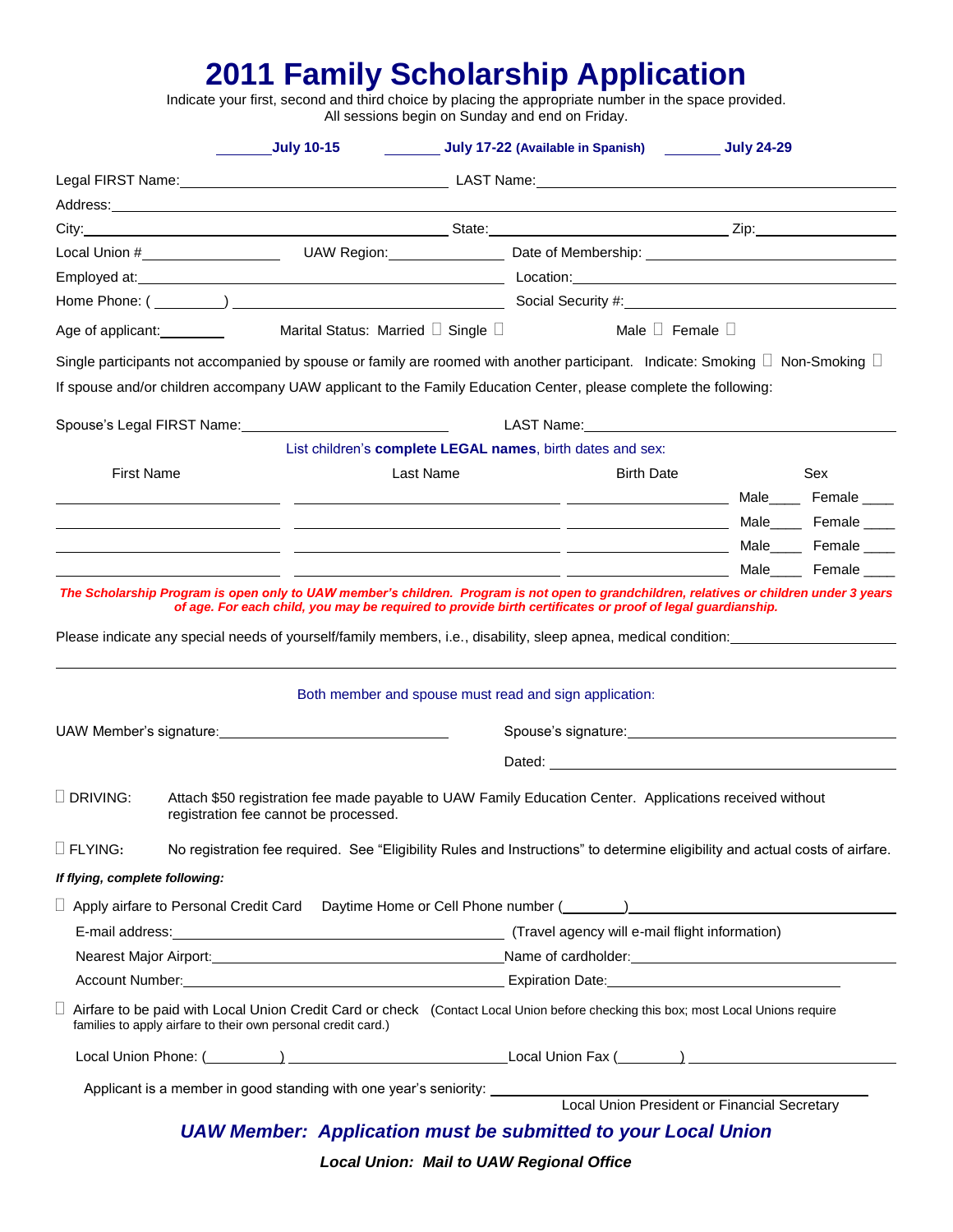## **Adult Program and Information**

**Includes 16-18 year olds**

**Since the opening in 1970** of the Walter and May Reuther UAW Family Education Center, thousands of UAW members and their families have participated in the Family Scholarship.

Through lively discussion and interactive exercises, we explore the role the Union has played in moving forward the rights of people as workers and citizens.

Because many young adults age 16 through 18 years are entering the work force, we offer a program to prepare them for facing the realities of a working world. As young adults, they will be scheduled together in class with working adults.

**We emphasize FAMILY** in the Family Scholarship Program. The entire family (union member, spouse and children 3 to 18) must participate in all scheduled programs that begin at 8:45 a.m. and end at 4:00 p.m. Breakfast starts the day. Then everyone goes to their assigned programs – spouses together in workshops, children in day

camps, divided by age groups. At lunch, children eat as a group and<br>build friendships. Evening meals build friendships. reunite families, becoming a pleasant environment for discussing values and new ideas learned earlier in the day.

**The adult program** is designed to coordinate with the schedules of children's day camps. Wednesday's free afternoon allows families to take advantage of the nearby activities, golf, or the serenity of Black Lake. Activities that have a cost are not included in your scholarship.

On Thursday evening, an adult-only activity is scheduled. Care is provided for children (ages 3-11) from 7:30- 11:00 p.m. A field outing is planned for 12-18-year-olds.

The atmosphere at the Family Education Center is informal. Casual clothes are acceptable everywhere from classes to meals to the ball field.

The three scholarship sessions are specifically set up to accommodate

parents with dependent children ages 3 to 18. Grandchildren, other relatives, non-relatives and retirees are not eligible. Legal guardians may have to provide proof.

All children will be housed with their parents. To maintain a family atmosphere, irresponsible behavior could result in families being asked to leave at their own expense. Children under 3 years of age cannot be accommodated. There will be no exceptions to the rules.

Upon acceptance, more information and children's health cards will be mailed by your UAW Region. Please complete and return prior to your arrival.

# **Children's Program and Evening Activities**

**While parents** are involved in their own day programs, the Family Scholarship provides a schedule for children that is filled with fun and safe educational or recreational activities.

Each activity is designed specifically for the age range of children. With a focus on teamwork and in the spirit of Black Lake, children will be introduced to the principles of unionism in an ageappropriate way. Like the adult schedule, the Children's Program runs from 8:45 a.m. to 4:00 p.m. Monday through Thursday, with a free afternoon on Wednesday.

For 3 through 5-year-old children**,** Day Care provides a playful environment with creative activities, music, and games in the gym and at the beach.

Six and seven-year-old children participate in Day Camp that includes more athletic programs of daily trips to the swimming pool and gym in addition to music, golf, games or creative art

#### projects.

Youths between the ages of 8 and 11 enjoy a variety of outdoor activities. They include golf, gym, swimming and outdoor activities along with unique arts and craft workshops.

Young Adults who are ages 12 through 15 will enjoy a schedule filled with Union Involvement workshops combined with golf, swimming and gym games.

Evening activities range from a stroll on the beach or a dip in the pool. All events encourage family participation. We guarantee loads of laughter during Karaoke Night when the entire family is invited to discover hidden talents of their children and friends. There are

also outdoor games that invite competitions between parent and child to see who is the most energetic at the end of the day.

The summer staff assigned to work with the Children's Program are all union members. If not UAW, they belong to either the American Federation of Teachers or the Michigan Education Association.

At the end of the program, we're sure you, like all others, will leave with a renewed spirit of family. Both at home and in your workplace!